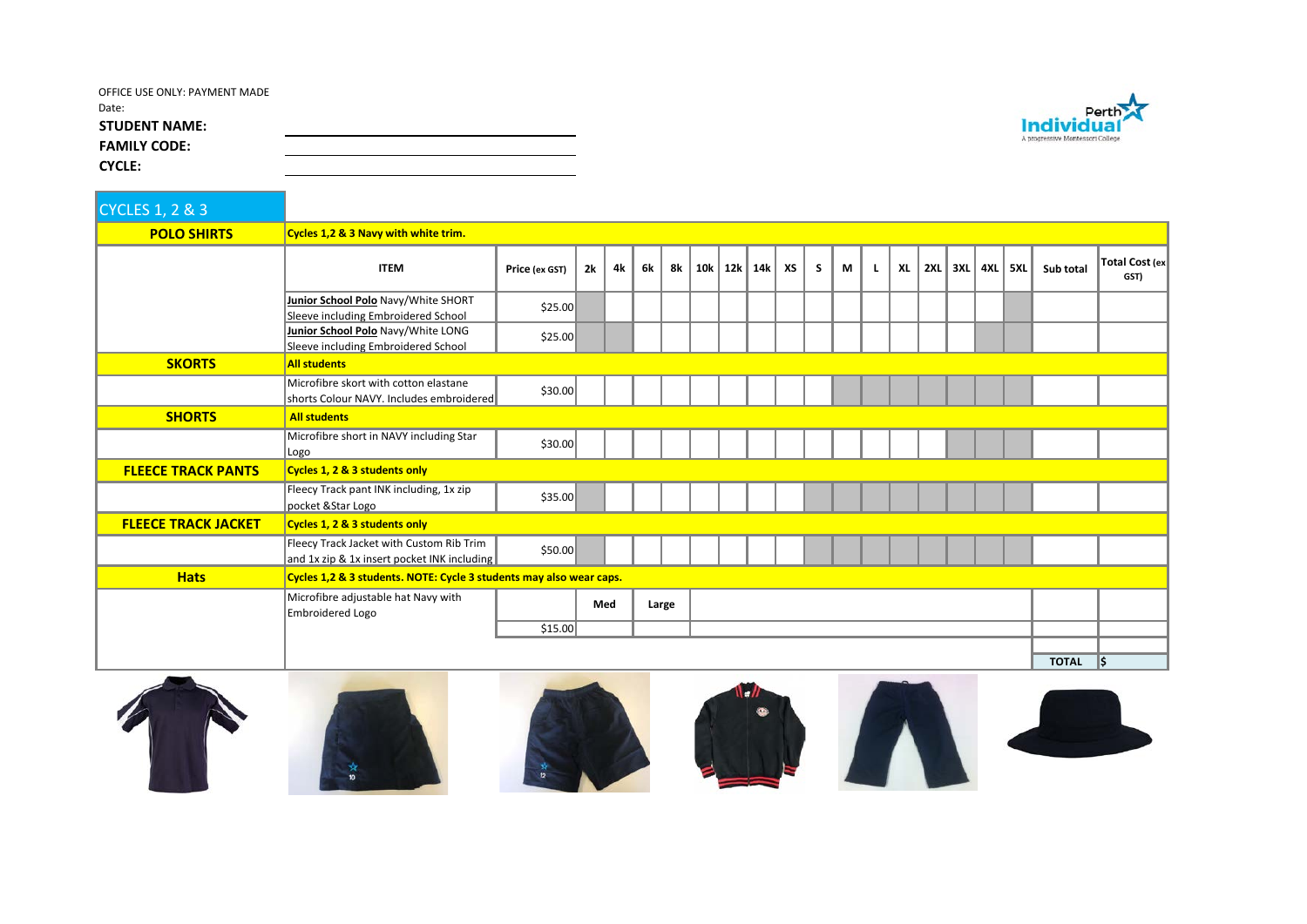| OFFICE USE ONLY: PAYMENT MADE |  |  |
|-------------------------------|--|--|
| Date:                         |  |  |
| <b>STUDENT NAME:</b>          |  |  |
| <b>FAMILY CODE:</b>           |  |  |
| <b>CYCLE:</b>                 |  |  |

| <b>CYCLE 3 &amp; UP</b> |                                                                             |                |       |    |      |    |  |  |                      |  |   |   |  |    |  |  |                       |                  |                        |
|-------------------------|-----------------------------------------------------------------------------|----------------|-------|----|------|----|--|--|----------------------|--|---|---|--|----|--|--|-----------------------|------------------|------------------------|
| <b>POLO SHIRTS</b>      | Cycles 3, 4 & 5 Sports White with navy trim.                                |                |       |    |      |    |  |  |                      |  |   |   |  |    |  |  |                       |                  |                        |
|                         |                                                                             | Price (ex GST) | 2k    | 4k | 6k   | 8k |  |  | 10k   12k   14k   XS |  | S | M |  | XL |  |  | 2XL   3XL   4XL   5XL | <b>Sub Total</b> | Total Cost (ex<br>GST) |
|                         | Sport Polo C31White/Navy SHORT Sleeve<br>including Embroidered School Logo. | \$25.00        |       |    |      |    |  |  |                      |  |   |   |  |    |  |  |                       |                  |                        |
|                         | Sport Polo White/Navy Long Sleeve<br>including Embroidered School Logo.     | \$25.00        |       |    |      |    |  |  |                      |  |   |   |  |    |  |  |                       |                  |                        |
| <b>Caps</b>             | <b>Cycle 3 &amp; High School students</b>                                   |                |       |    |      |    |  |  |                      |  |   |   |  |    |  |  |                       |                  |                        |
|                         | 100% brushed cotton caps with Velcro<br>closure includes embroidered logo   |                | White |    | Navy |    |  |  |                      |  |   |   |  |    |  |  |                       |                  |                        |
|                         |                                                                             | \$15.00        |       |    |      |    |  |  |                      |  |   |   |  |    |  |  |                       |                  |                        |
|                         |                                                                             |                |       |    |      |    |  |  |                      |  |   |   |  |    |  |  |                       |                  |                        |
|                         |                                                                             |                |       |    |      |    |  |  |                      |  |   |   |  |    |  |  |                       | <b>TOTAL</b>     | I\$                    |